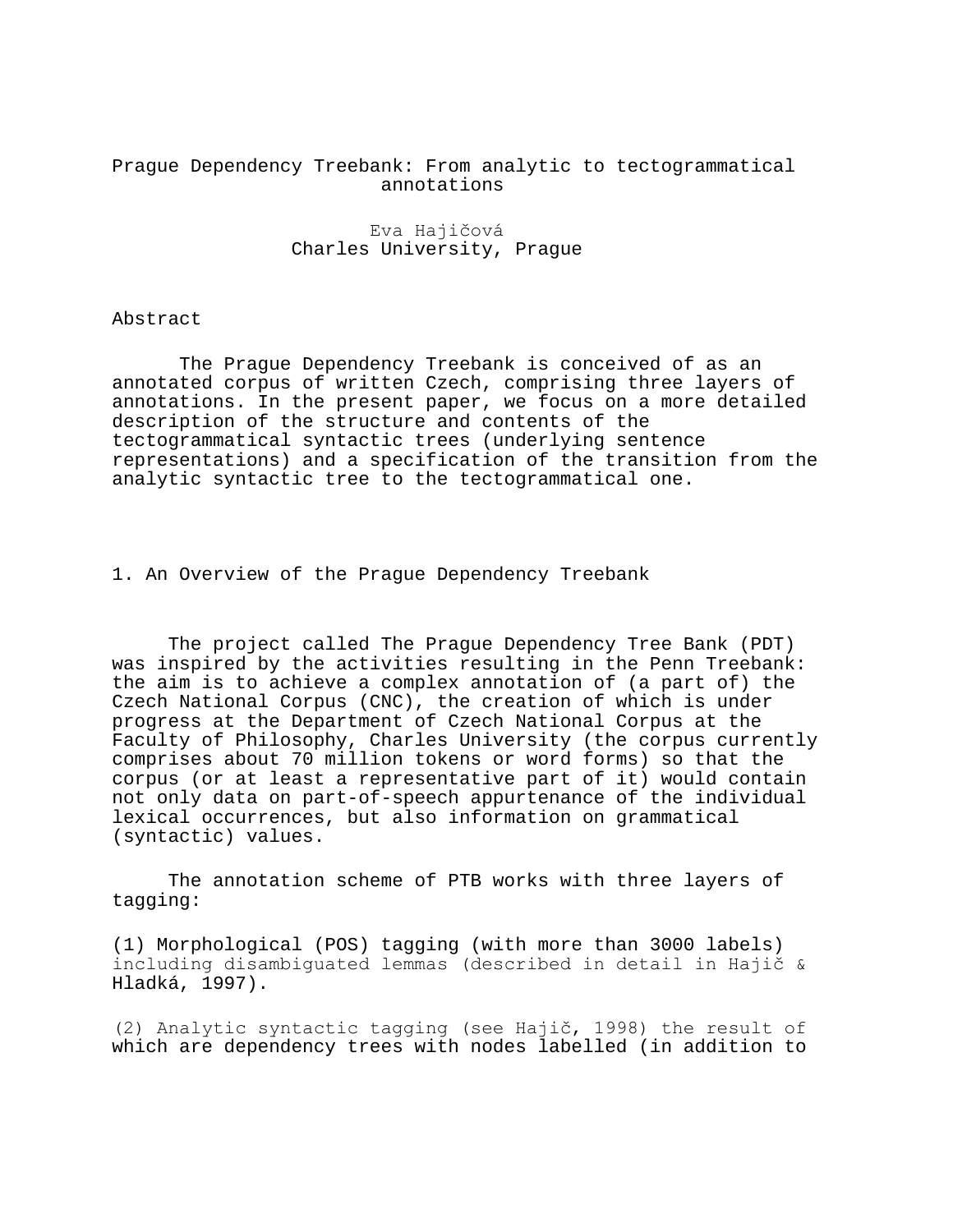the POS tags and lemmas, see (1) above) by the word forms together with tags representing the syntactic relations; the analytic layer is conceived of as a step towards (underlying, tectogrammatical) syntactic representations and in the current phase of the project, about 30000 Czech sentences taken from the corpus have been annotated manually on this layer.

(3) Tectogrammatical tagging, resulting in dependency trees the nodes of which are labelled by the autosemantic lexical items of the sentence with tags representing the syntactico-semantic (tectogrammatical, TR's, in the sense of the Functional Generative Description, see e.g. Sgall et al., 1986) relations such as Actor/Bearer, Patient, Addressee, Effect, Origin, and circumstantial modifications of different kinds.

## 2. The Tectogrammatical Layer of Annotations

The form of the tectogrammatical syntactic trees (TSTs) is basically conceived of in accordance with the theoretical assumptions of FGD. The TSTs have the shape of a dependency tree with the verb as the root of the tree and its daughter nodes representing nodes depending on the governor (on each layer of the tree). The two dimensions of the tree represent the syntactic structure of the sentence (the vertical dimension) and the topic-focus articulation of the sentence, based on the underlying word order (the horizontal dimension).

In comparison to the analytic trees, the TSTs are guided by the following principles:

(a) a single node of a TST may be a representation of more than one word; only autosemantic words have a node of their own, while the correlates of functional words (auxiliaries, prepositions etc.) are attached as indices to the autosemantic words to which they "belong" (auxiliaries and conjunctions to lexical verbs, prepositions to nouns, etc.);

(b) nodes are added in case of clearly specified deletions on the surface level;

(c) non-projectivity (i.e. crossing of edges with each other or with perpendiculars incident to nodes) is not allowed;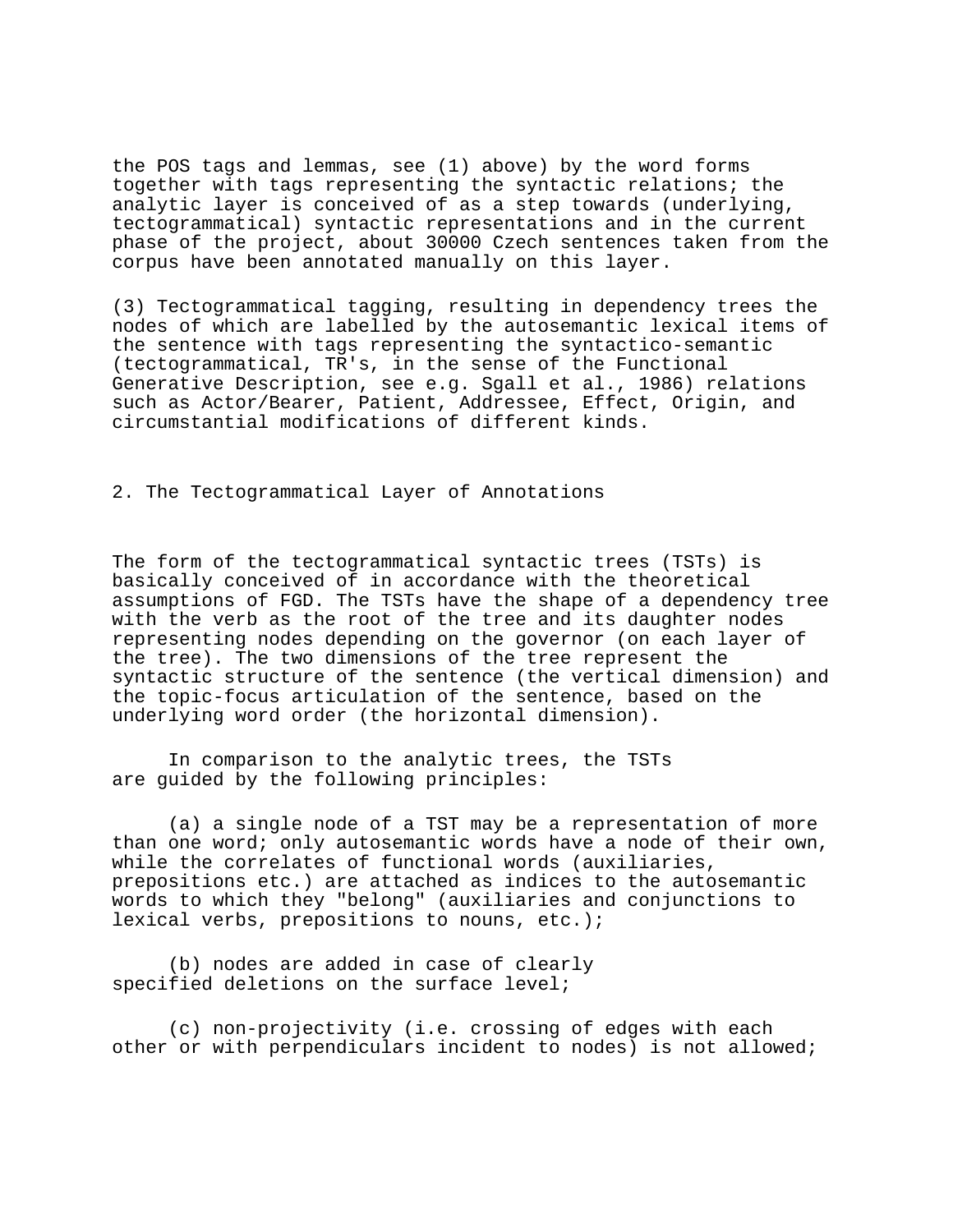(d) analytic functions are substituted by tectogrammatical functions (such as Actor/Bearer, Patient, Addressee, Origin, Effect, different kinds of Circumstantials);

(e) at least some basic features of the information structure of the sentences (Topic-Focus Articulation) are added.

The tentative and preliminary inventory of the tectogrammatical labels (based on the detailed studies of Sgall, 1967; Sgall et al., 1986; Petkevič, 1995) comprises 10 grammatemes (i.e. attributes taking as their value the values of morphological categories such as Tense, Modality, Aspect etc.) and 47 functors (i.e. syntactic relations).

3. The transition from the analytic to the tectogrammatical layer of tagging

To illustrate the two syntactic layers of tagging briefly characterized above, we present in Figs. 1 and 2 the analytic syntactic tree and the tectogrammatical syntactic tree of sentence (1) as taken from our corpus (sentence No. 22); for the sake of transparency, we omit the POS tags in both trees and add only the grammatemes of modalities and the functors in the TST.

(1) Všechny domy musí být stavěny s kryty , ale dosud<br>All bouses must be built with shelters, but hithert houses must be built with shelters, but hitherto

pouze proti konvenčnímu útoku. only against conventional attack.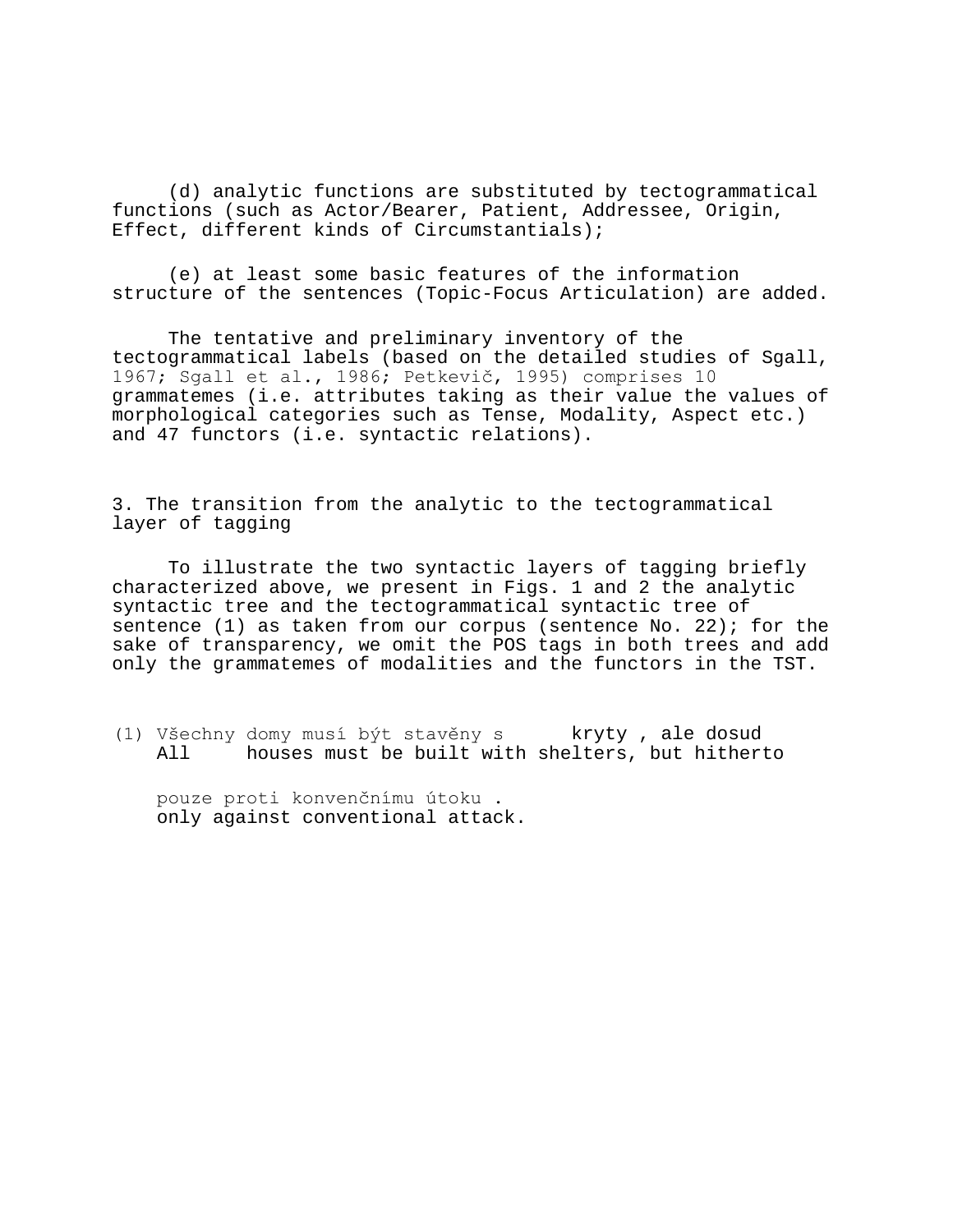

Fig. 1 The analytic syntactic tree of the sentence (1)



Fig.2 The tectogrammatical syntactic tree of the sentence (1) The procedure that allows for a transduction of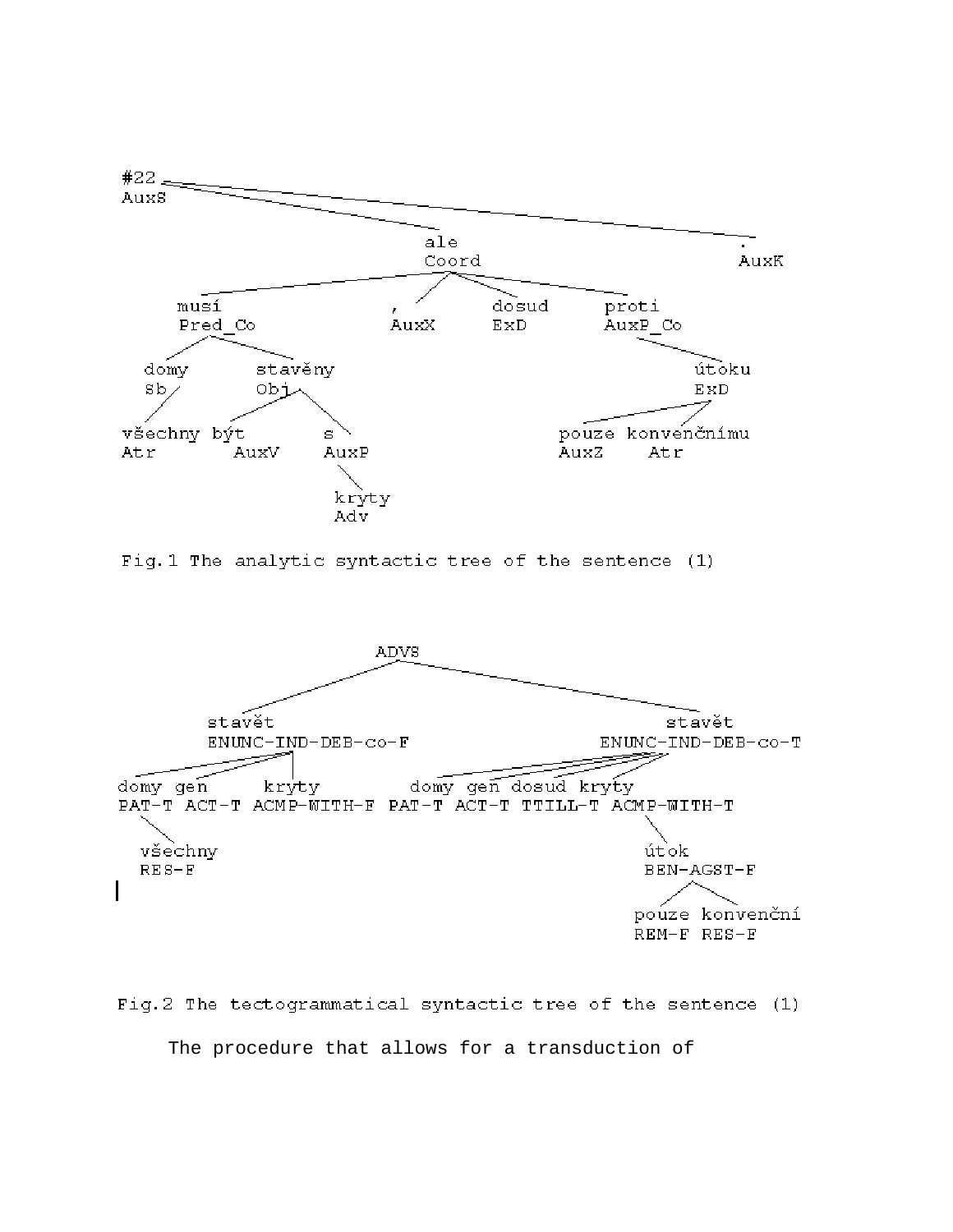the ASTs to the TSTs is conceived of in two phases:

(A) An automatic tree pruning with the following steps:

(1) deletion of the AuxS and the auxiliary nodes for punctuation marks having only the function of delimiting the boundaries of clauses or of sentence parts (see the nodes AuxS for the root of the tree and AuxX for comma in Fig.  $1$ );

(2) transformation of some of the 'auxiliary' nodes of ASTs into values of some parts of the complex labels in TSTs; this concerns the nodes having as their "lexical" values in the AST a punctuation mark (at the end of the sentence), a preposition, a hypotactic conjunction and an auxiliary AuxV. Thus, in our example in Fig.1, the AuxK is transformed into the value ENUNC of the attribute Sentmod attached to the main verb (the root of the TST); the AuxP's ( $proti$  'against' and  $s$  'with') are attached to the nouns they belong to (i.e. which 'depend' on them in the AST); the AuxV být 'be' is attached to the verb *stavěny* 'built'.

(B) A handcrafted procedure (again, with the help of specifically designed software tools) some of the steps of which can be tentatively characterized as follows:

(1) merging the periphrastic verb forms (placing the result in the position of their head nodes) and adding (to these head nodes) the values of grammatemes that capture the respective morphological meanings: thus the Pred\_Co musí 'must' and the Obj *b˝t stavěny* 'be built' are merged into a single node label stavět-ENUNC-IND-DEB;

(2) determination of the values of functors and syntactic grammatemes:

(a) transformation of the prepositions (and hypotactic conjunctions) adjoined to the nouns (and verbs) they belong to during the automatic tree pruning: thus proti 'against' and s 'with' are transformed to the functors BEN-AGST with útok 'attack' and ACMP-WITH with kryty 'shelters', respectively;

(b) transduction of the subject, objects and adverbials (i.e. the nodes labeled by Sb, Obj and Adv in ASTs) into different kinds of functors: e.g. Adv dosud 'hitherto' is transduced as TTILL, Sb domy 'houses' as PAT (this change is triggered by the passive morphology of the verb complex);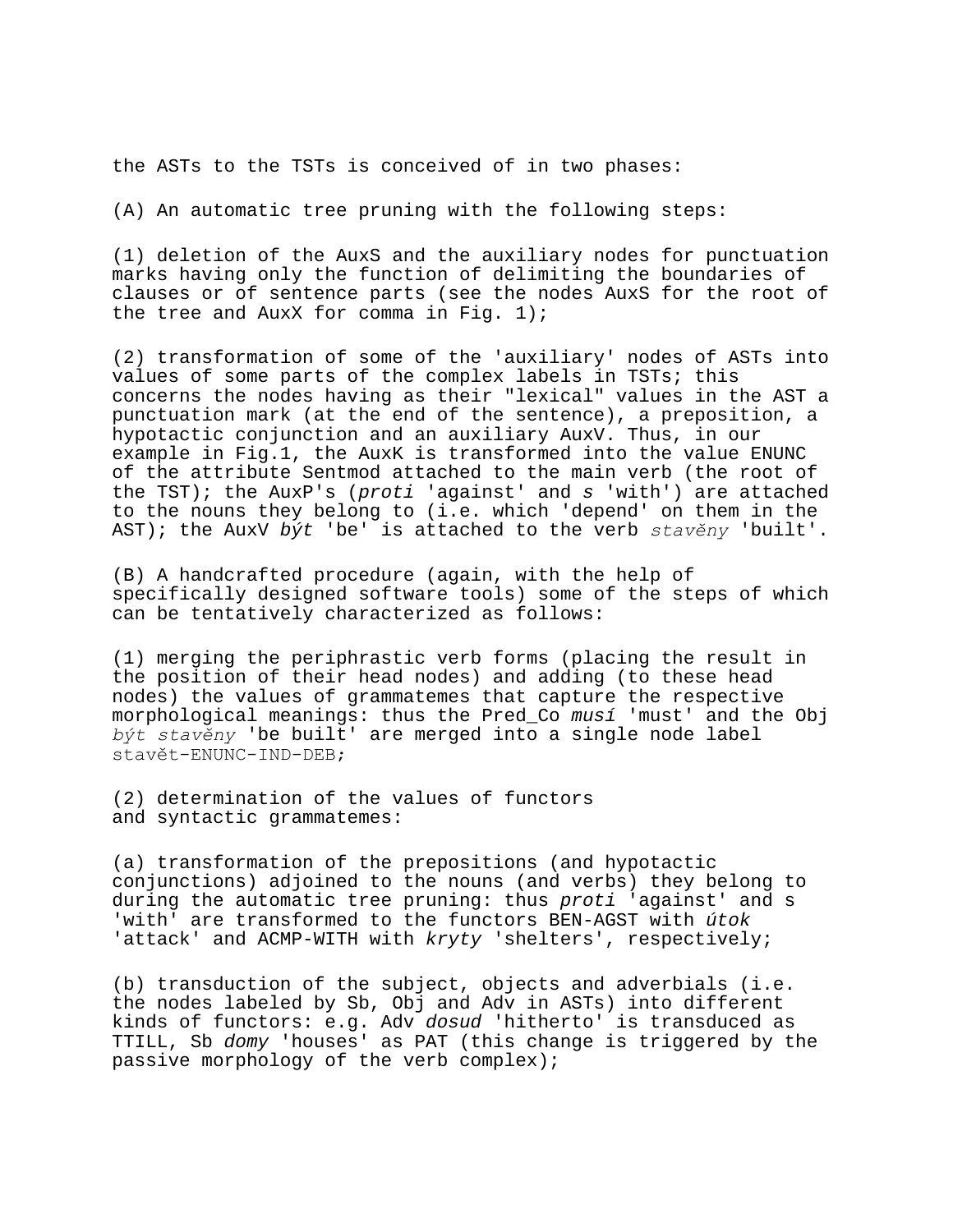(3) 'restoration' of nodes in cases of deletions on the surface level (the 'restored' node gets a special mark);

(a) nodes with pronominal lexical labels and corresponding functors are added in place of deleted subjects of finite forms of verbs (the pro-drop character of Czech);

(b) arguments of verbs having the character of 'general' participants (such as Actor, Patient, or, as the case may be, Addressee): a separate node depending on the respective verb is established with the lexical value 'gen' and with a functor corresponding to the 'missing' dependency relation; this is the case of gen-ACT in (1);

(c) obligatory arguments and adjuncts in the valency frames of the head words, but deleted in the surface shape of the sentence (and thus not occurring in the AST) are restored on the basis of context (their lexical values being first of all pronominal elements the determination of reference of which is a matter of an inference procedure leading from the tectogrammatical level to the layer of cognitive content); thus, e.g. with come either here or there is added; for the purpose of an envisaged procedure of reference assignment, a slot COREF is prepared with every TST node corresponding to a referential expression;

(d) addition of nodes with the so-called verbs of control: the 'restored' node receives a lexical label corresponding to the 'controller' and a functor corresponding to its dependency relation to the dependent verb (in the infinitive form in the AST); thus e.g. in the TST for John tried to come home the added node would have the lexical label John (i.e. the same label as the controller John with the verb of control to try) and would depend on come as its Actor; a similar treatment will be necessary for nouns derived from the control verbs and probably also for some other items;

(e) 'restoration' of nodes deleted in coordination:

(i) according to the lexical value of the coordinating conjunction, the analytic label for coordination Coord is replaced by the corresponding functor and an index co is added to all nodes coordinated by that relation: see ADVS replacing Coord merged with ale 'but' in Fig. 2;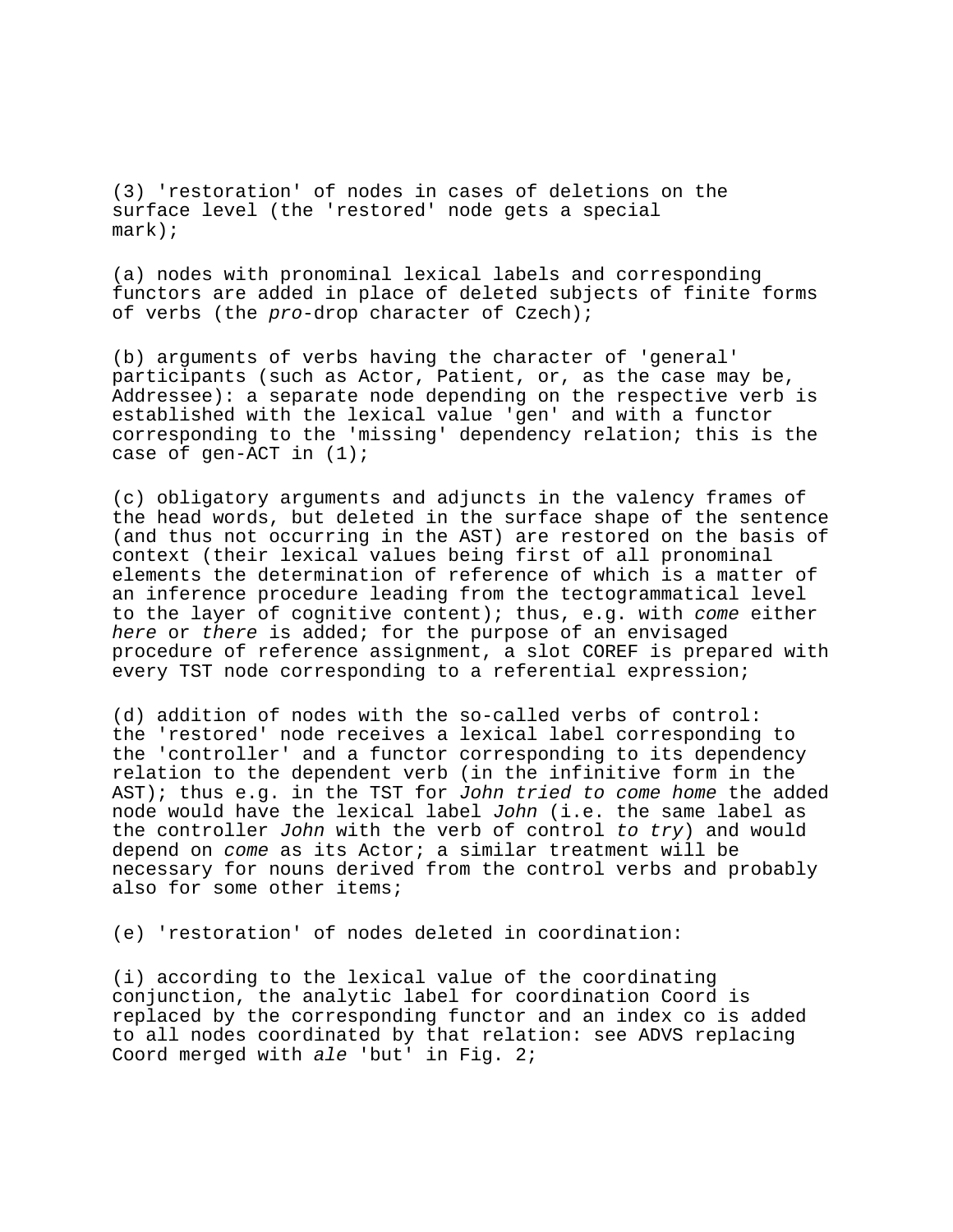(ii) in case of coordination of verbs, the lexical part, the grammatemes and, as the case may be, the functor of the label of the restored verb are copies of the respective values of the label of the verb with which the restored verb is coordinated except for the grammateme for contextual boundness, which is changed into T; cf. stavět-ENUNC-IND-DEB-co-T in Fig. 2; it still remains an open question which nodes have to be copied (and provided with the index for a contextually bound node, namely T) together with the governing verb; in our example (1), only the obligatory participants of the verb *stavět* 'build' (ACT and PAT) and the 'missing' governor kryty-ACMP-WITH of the node labeled ExD in AST (Fig. 1) are added;

(4) the topic-focus articulation is reflected in that the contextually bound ("given") lexical occurrences are marked by the index T (denoting nodes less dynamic than their governor) and the non-bound ones by the index F (denoting nodes more dynamic than their governor), and the surface word order is transduced to the underlying one (based on the hierarchy of communicative dynamism), cf. the indices T and F and the order of nodes in Fig 2.

The tectogrammatical annotation scheme and the transducing procedure sketched above represent a first attempt at a complex and systematic tagging on an underlying syntactic level; there are many questions open for further discussion and for a broader empirical study. However, the hitherto achieved analytic syntactic annotations of 30000 sentences of the corpus (together with the POS tags for all the occurrences in these sentences) offer us a rich material that already now can serve for monographic studies of most different syntactic phenomena of Czech without being bound to some specific syntactic theory, and, at the same time, as training data for a large-scale semiautomatic syntactic analysis of Czech.

Acknowledgements. The research reported on in this paper was carried out thanks to the financial support of the grants of the Czech Grant Agency GAČR 405/96/K214 and 405/96/0198 and the grant VS 96/151.

References